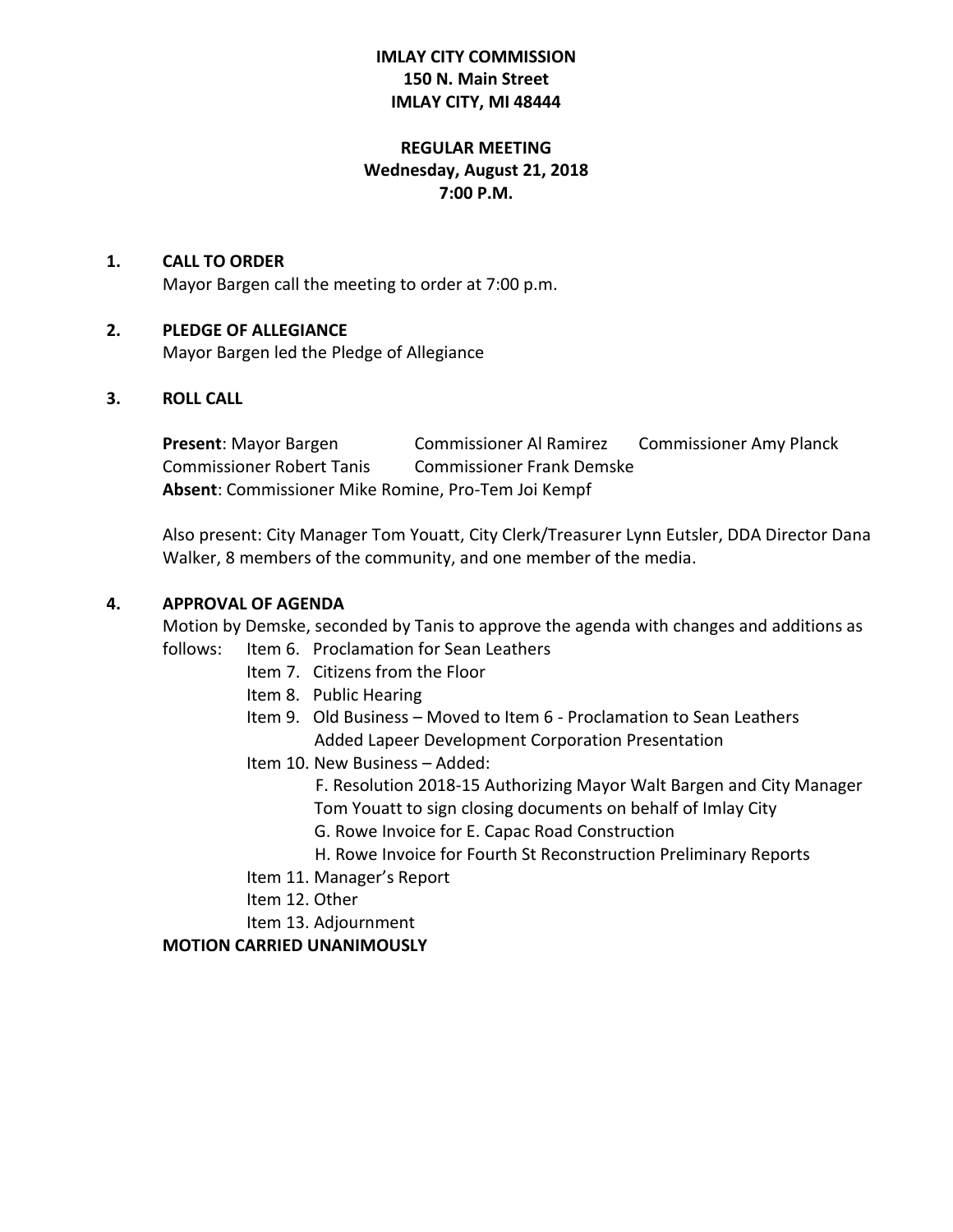### **5. APPROVAL OF CONSENT AGENDA ITEMS**

Motion by Tanis, seconded by Ramirez to approve the Consent Agenda and Payment of Bills as presented.

- **A.** Approval of Minutes August 8, 2018 Regular Meeting
	- August 13, 2018 Special Meeting
- **B.** Other Minutes August 14, 2018 Parks & Recreation
- **C.** Payment of Bills including Payroll \$443,334.95

# **ROLL CALL VOTE**

Ayes: Demske, Planck, Ramirez, Tanis, Bargen Nays: None Absent: Kempf, Romine **MOTION CARRIED UNANIMOUSLY**

# **6. PROCLAMATION FOR OFFICER SEAN LEATHERS**

Mayor Bargen, on behalf of the City of Imlay City, congratulated and presented a Framed Proclamation to Officer Sean Leathers for his exemplary investigative work on an internet stalking and child pornography case that resulted in an arrest.

### **7. CITIZENS FROM THE FLOOR**

Allen Rosenbalm commented on the need for sidewalk repair on Titus and Schoolhouse.

### **8. PUBLIC HEARING – Gallop Brush Tax Abatement Application**

Mayor Bargen adjourned the Regular Meeting to open a Public Hearing at 7:15 p.m.

Patricia Lucas of the Lapeer Development Corporation presented an application from the Gallop Brush Company requesting a Tax Abatement for a period of 12 years. Gallop Brush Company has met the terms & conditions to include:

- 1) Create 4 new jobs
- 2) Maintain an annual average of at least 25 full time employees for at least 6 years
- 3) Pay the employees hired an estimated hourly wage of \$12.00
- 4) To spend at least \$1,700,000.00 on Real Property within 24 Months

Lucas also pointed out that Gallop Brush hired a local contractor to do the work.

Walt Bargen Adjourned the Public Hearing and Called to Order the Regular Meeting at 7:18 p.m.

### **9. LAPEER DEVELOPMENT COMPANY**

Executive Director Patricia Lucas gave an overview of what the Lapeer Development Company does for Lapeer County Businesses. Some of the Services offered to Communities and Businesses:

- Provide information on Lapeer County
	- **Demographics**
	- Assistance Available

Information on available sites and/or buildings to meet identified needs Provide prospect tours and answer questions about the area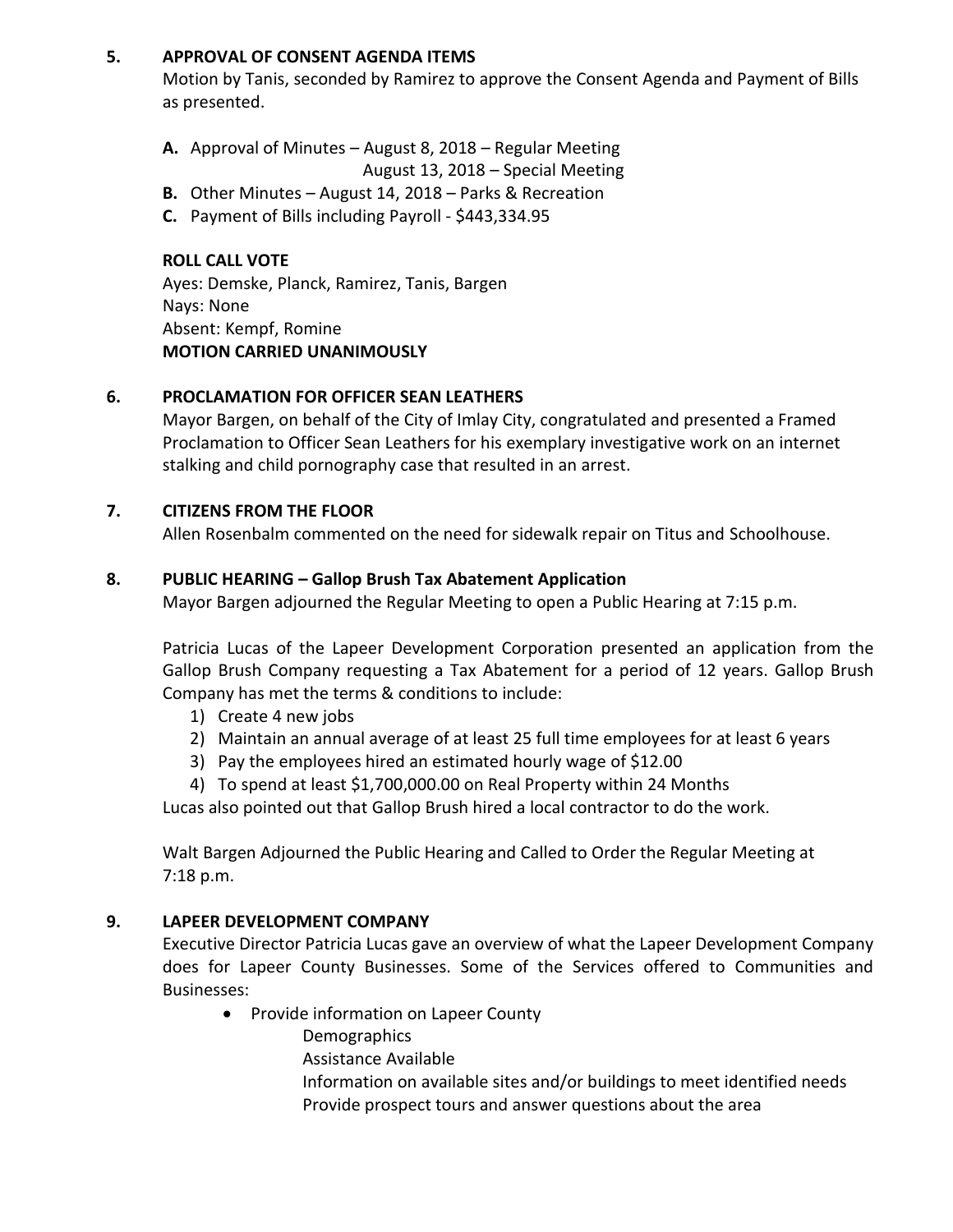- Business Attraction-Marketing
	- Michigan Economic Development Corporation
	- Retention Call Program
	- Web Site
	- Marketing of Properties Statewide through site and building inventory Direct Mail Campaigns to Developers/Realtors – Local and Regional
- Small Business Assistance
	- Individualized Counseling Business Planning Developing Marketing Strategy Assistance in Starting a Business

# • Financing Programs

Private Activity Bonds

- I-69 Regional Development Corp Revolving Loan Fund
- MEDC Loan Programs
- Imlay City Facade Loan Fund
- SBA Programs

# Other Assistance

Industrial Facilities Exemption Certificates Job Training

Tax Increment Financing Assistance – DDA/TIFA/LDFA/Brownfield Infrastructure Improvements – Grant Writing for Water/Sewer/Roads

# **10. OLD BUSINESS**

# **A. Resolution 2018-14 – To Adopt Tax Abatement for Gallop Brush**

**Motion** by Planck, seconded by Demske to approve the Application for a 12 year Tax Abatement for the Gallop Brush Company as presented.

# **ROLL CALL VOTE**

Ayes: Demske, Planck, Ramirez, Tanis, Bargen Nays: None Absent: Kempf, Romine **MOTION CARRIED UNANIMOUSLY**

# **B. New DDA Requirements passed by the State of MI, PA 57**

DDA Director Dana Walker presented new reporting requirements for DDA's. Currently, our DDA is fulfilling a majority of the requirements. New TIF Account Financial Reporting are also being put into place. These changes will take effect January 2019.

# **C. DDA – Art in the Rough – September 29, 2018**

DDA Director Dana Walker requested that they be allowed to close Third St. between Main and Bancroft from 2p.m.  $-11:00$  p.m. on the Sept. 29<sup>th.</sup> The Art Vendors will be inside various businesses with a Food Truck, Beer & Wine Tasting Station, and Live Entertainment in the Street.

**Motion** by Demske, seconded by Tanis to approve the closing of Third St. between Main and Bancroft as presented.

**MOTION CARRIED UNANIMOUSLY**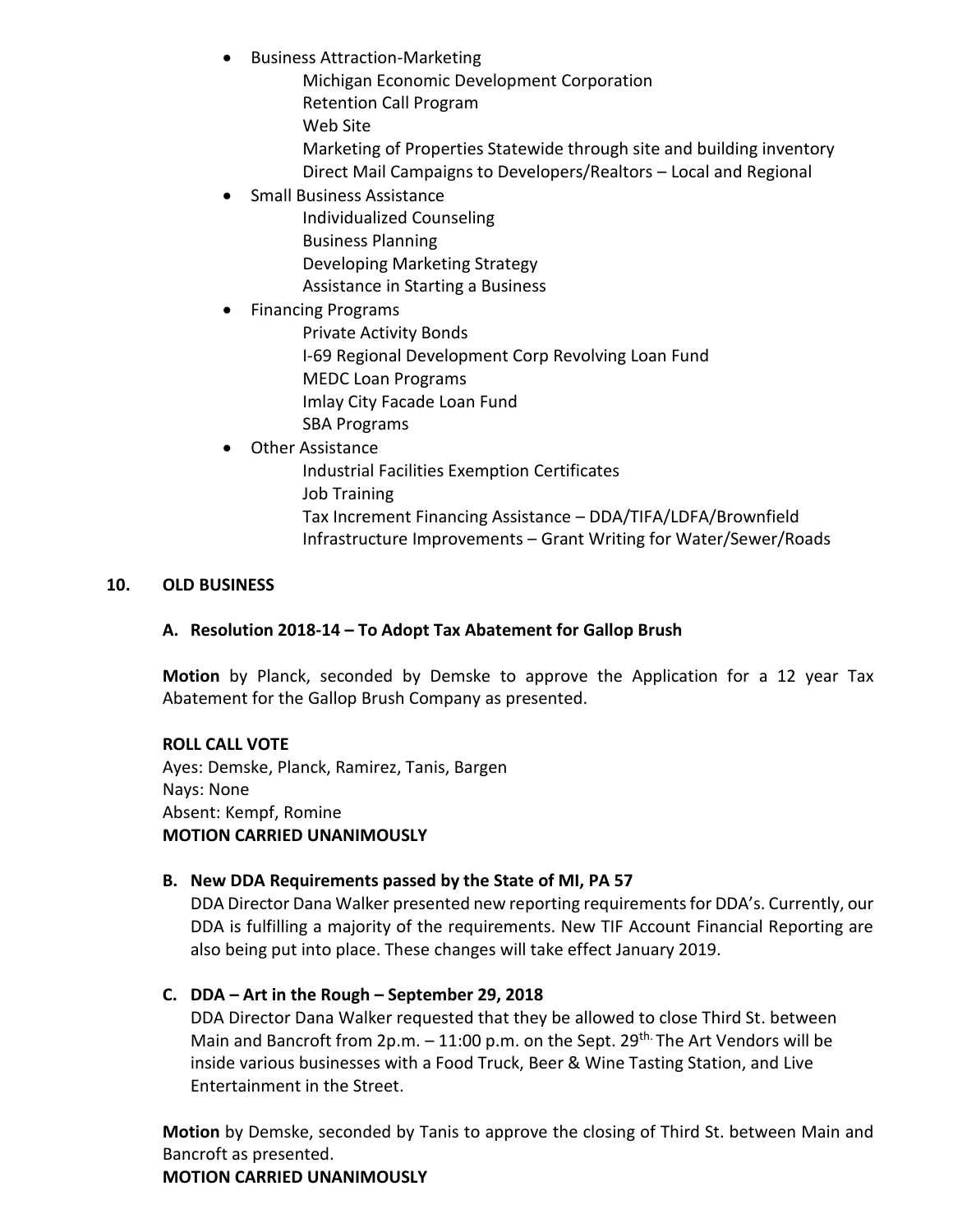### **D. Personnel Policy Amendment 2018-2**

City Manager Tom Youatt stated that this Amendment is to update the Personnel Policy in compliance of the Union Contracts recently approved.

Article VII, "Employment Benefits," "Paid Time Off", "Accrual" shall be amended to read as follows:

Under Years of eligible service, "After 7" shall be changed to "After 5".

**Motion** by Ramirez, seconded by Tanis to approve Amendment 2018-2 to the Personnel Policy as presented.

### **ROLL CALL VOTE**

Ayes: Planck, Ramirez, Tanis, Demske, Bargen Nays: None Absent: Kempf, Romine **MOTION CARRIED UNANIMOUSLY**

### **E. Fire Hall Architect Contract – H2A**

City Manager Tom Youatt presented an agreement with H2A Architects, Inc. for the new Fire Hall. Youatt reported that with a 12,000 foot facility would average about \$150 per square ft. Start date would be in March 2019 with an estimated finish date of December 2019. Youatt asked to be approved as the designated signer, on behalf of the City of Imlay City, of said agreement.

**Motion** by Ramirez, seconded by Demske to approve the agreement with H2A Architects as presented, and approve City Manager Tom Youatt as the designated signer on behalf of the City of Imlay City.

### **ROLL CALL VOTE**

Ayes: Ramirez, Tanis, Demske, Planck, Bargen Nays: None Absent: Kempf, Romine **MOTION CARRIED UNANIMOUSLY**

### **F. Resolution 2018-15 Authorization of Closing of Property to Folk Court 2, LLC**

City Manager Tom Youatt presented the Resolution along with the Legal Description to be used at the closing for the sale of Parcel # 6 & Parcel # 8 which was approved for sale to Springfield/Folk Court 2 at the Regular Meeting of May 15, 2018. Youatt would also like approval for Mayor Walt Bargen and himself to execute all closing documents.

**Motion** by Tanis, seconded by Demske to approve Mayor Walt Bargen and City Manager Tom Youatt to execute all closing documents to Folk Court 2, LLC, as presented, on behalf of the City of Imlay City.

### **ROLL CALL VOTE**

Ayes: Tanis, Demske, Planck, Ramirez, Bargen Nays: None Absent: Kempf, Romine **MOTION CARRIED UNANIMOUSLY**